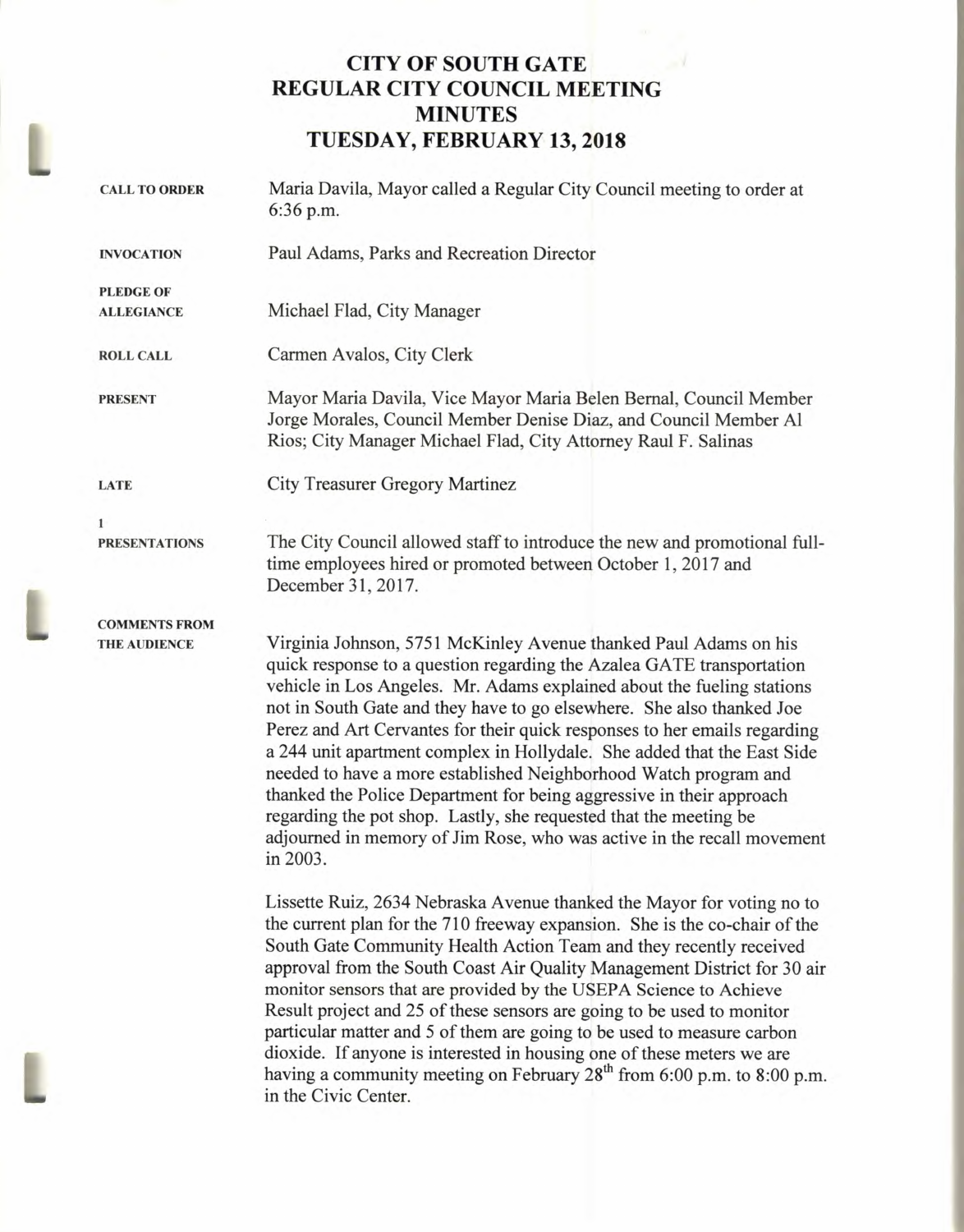## **COMMENTS FROM THE AUDIENCE**

**CONTINUED** Gerald, resident of the City of Paramount and former South Gate High School graduate and supports no dispensaries and opposes 710 expansions. One of the main reasons I came was to speak on missing students. There have been reports on missing students at the beginning of the year and we don't want to see this become an epidemic.

> Mr. Dominguez, 10607 San Miguel Avenue brought to the Council's attention two police shootings. One on November 27, 2017 and the second on December 28, 2017 since then I have been trying to contact Chief Davis and get some information and I don't know what is preventing the Chief from commenting on this investigation. He would like to have the Chief get in touch with him. He would also like to see an increase in the patrol of the Abbott alley ways.

> Ericka Alvarez, Acting Community Library Manager at the Leland Weaver Library wanted to inform every one of the many new cultural arts programs taking place through June. There is also the great read away program that allows anyone under the age of 21 to read down fines, and lastly the library is hosting an income tax help sessions.

> Jezenia Ortiz, a parent from Simon Rodia Continuation High School regarding the lack of sidewalks on Alameda near the school and wanted to know if the City has any plans for improvements for this area.

Nick Godoy, 8611 San Gabriel Avenue spoke on the on-going parking issues on San Gabriel Avenue near the school.

### **REPORT AND COMMENTS**

**FROM CITY OFFICIAL** Chief Davis stated that he spoke several times to Mr. Dominguez and informed him that these investigations are still on-going, so he is limited to the information that can be released. It is being investigated by both the Los Angeles County District Attorney's Office and the Los Angeles County Sherriff Department. These investigations can take over 15 months to complete. In regards to Simon Rodia Continuation High School both the Police Departments and Public Works Departments are looking into this issue. Lastly, Coffee with a Cop is this Thursday at new Starbucks at Firestone Boulevard and Hildreth Avenue from 5:00 p.m. to 7:00 p.m.

> Carmen Avalos, City Clerk stated that on the election front our City Council last year decided to move the City's election date from March 2019 to March 2020. With that we will be bringing forth an ordinance to change those dates and be sure that the voters of the City of South Gate know what's happening. The City of Downey just recently did this and with this there are many changes coming in regards to what the ballot will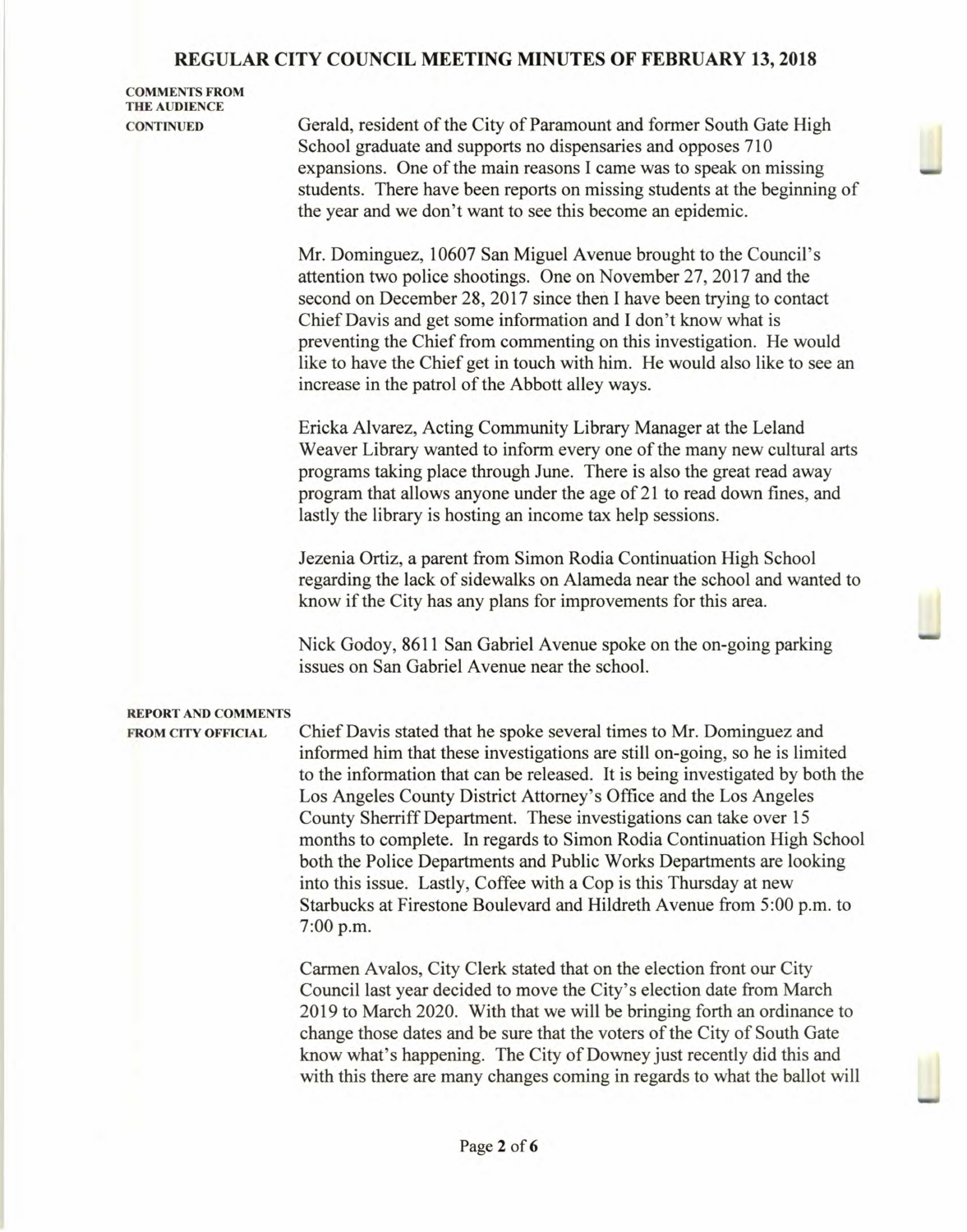**REPORT AND COMMENTS FROM CITY OFFICIAL** 

**CONTINUED** look like. As many already know, our ballot starts with the National Offices, followed by the State Offices, followed by County Office, followed by School Districts and then followed by City Offices. Senator Portantino is attempting to change the reverse the ballot order for the elections. Secondly, the County of Los Angeles is making several changes to the way that we vote. Currently, we use the InkaVote System and the County is at the forefront of changing the way that we vote. I am working with the County to put on a presentation so we can see what the new voting machines will look like and it is actually more like an ipad and user friendly.

> Council Member Diaz reported that she attended the ICA Conference with Council Member Morales. The main topic was public safety as well as an interesting view on media training. Yesterday, she took a tour of Endeavor and how they are involved with our community. Lastly, she said that she loved the murals that went up this weekend in El Paseo.

Council Member Morales reported that he also attended the ICA and he wanted to speak on two sessions that were really important. He shared information with the audience on both cyber security and police video cameras. He continued that he is the new legislature Chair for the Independent Cities Association and there are two bills that we are currently tracking. The first is SB 827 and the second is AB1795. He asked the Chief to look into AB1795 and get back with him.

Council Member Rios said that the neighborhood watch is starting to meet again and he attended one with the Chief of Police on Orange Avenue. He also attended the transportation summit and there is a lot of effort and money to try and get people out of their cars and improve mass transportation.

Vice Mayor Bernal said that she attended STEM family night at Bryson Elementary School just before coming to the council meeting. She has also noticed an increase in graffiti on the Lynwood/South Gate border.

Mayor Davila said that she also attended the transportation summit. The next summit will be held here in the City of South Gate in either May or June. They discussed Measure R and Measure M and several of the projects that they are working on. One project that is very close to us is the Eco Rapid Transit West Santa Ana Branch. They are hoping to have ground breaking within four to five years. They want to have it finished for the Olympics. She also said that they opened the dog park agility course and wished everyone a Happy Valentine's Day.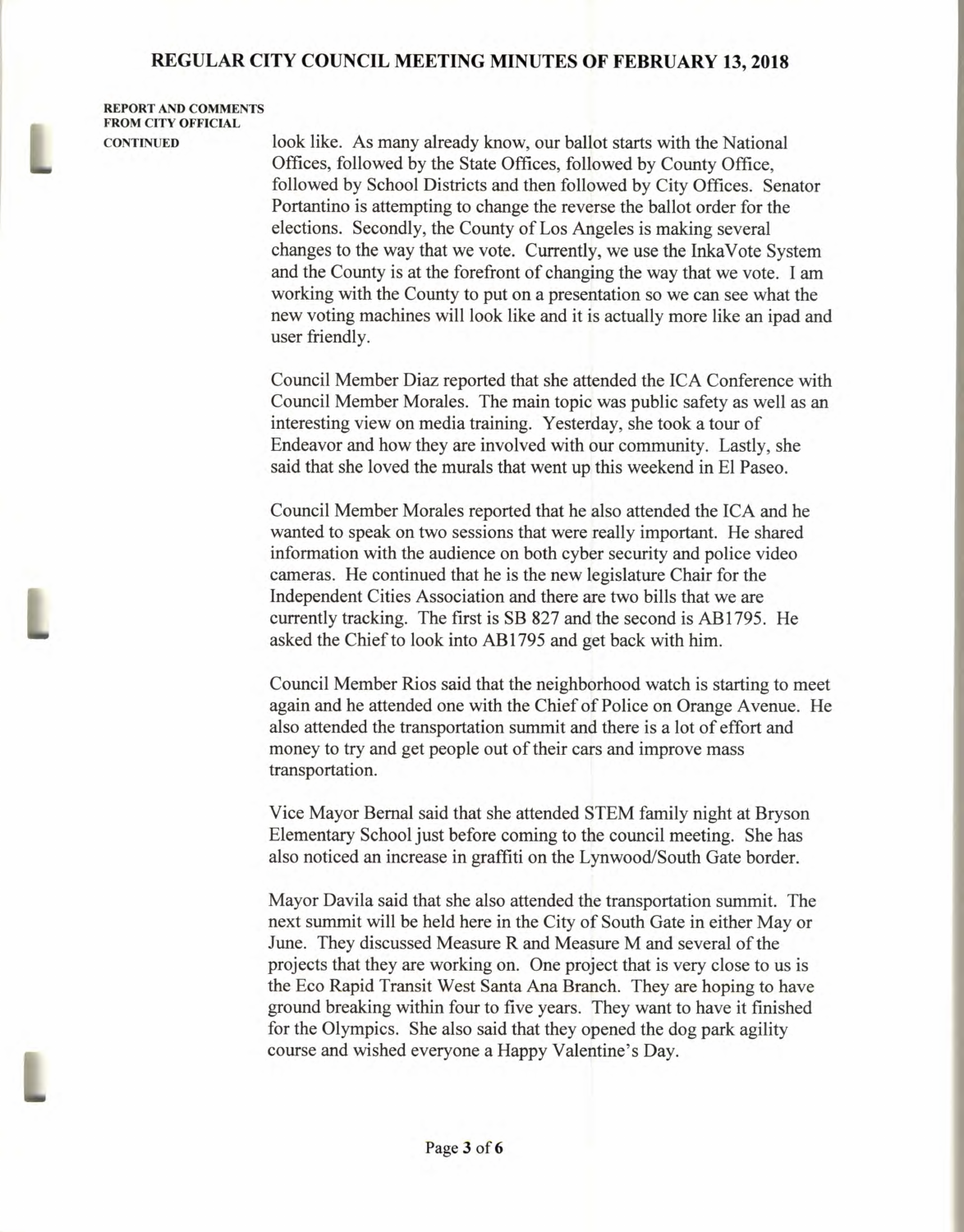| <b>CONSENT CALENDAR</b> | Agenda Items 2, 3, 4, 5, 6, and 7 were unanimously approved by motion<br>of Council Member Morales and seconded by Mayor Davila. Item 8 was<br>removed from the agenda. |                                                                                                                                                                                                                                 |  |  |  |  |
|-------------------------|-------------------------------------------------------------------------------------------------------------------------------------------------------------------------|---------------------------------------------------------------------------------------------------------------------------------------------------------------------------------------------------------------------------------|--|--|--|--|
| $\mathbf{2}$            |                                                                                                                                                                         |                                                                                                                                                                                                                                 |  |  |  |  |
| <b>PERSONNEL</b>        | The City Council unanimously approved items A, B, C, D, E, F, G and H<br>during consideration of the Consent Calendar.                                                  |                                                                                                                                                                                                                                 |  |  |  |  |
|                         | a.                                                                                                                                                                      | Approved Amendment No. 1 to Contract No. 3261, the<br>employment Agreement with Randall Davis, Police Chief;                                                                                                                    |  |  |  |  |
|                         | b.                                                                                                                                                                      | Approved Amendment No. 2 to Contract No. 2921, the<br>Employment Agreement with Paul L. Adams, Director of Parks &<br>Recreation;                                                                                               |  |  |  |  |
|                         | Approved Amendment No. 2 to Contract No. 2996, the<br>c.<br>Employment Agreement with Arturo Cervantes, Director of Public<br>Works/City Engineer;                      |                                                                                                                                                                                                                                 |  |  |  |  |
|                         | d.<br>Approved Amendment No. 2 to Contract No. 3083, the<br>Employment Agreement with Jacquelyn Acosta, Director of<br><b>Administrative Services;</b>                  |                                                                                                                                                                                                                                 |  |  |  |  |
|                         | e.                                                                                                                                                                      | Approved Amendment No. 2 to Contract No. 3181, the<br>Employment Agreement with Joseph Perez, Director of<br>Community Development;                                                                                             |  |  |  |  |
|                         | f.                                                                                                                                                                      | Approved Amendment No. 1 to Contract No. 3250, the<br>Employment Agreement with David Torres, Field Operations<br>Manager;                                                                                                      |  |  |  |  |
|                         | g.                                                                                                                                                                      | Authorized the Mayor to execute the Amendments in a form<br>acceptable to the City Attorney; and                                                                                                                                |  |  |  |  |
|                         | h.                                                                                                                                                                      | Adopted Resolution No. 7797 entitled - A Resolution of the City<br>Council of the City of South Gate approving Top Management<br>salary pay tables.                                                                             |  |  |  |  |
|                         |                                                                                                                                                                         |                                                                                                                                                                                                                                 |  |  |  |  |
| <b>URBAN GREENING</b>   | The City Council unanimously approved items A, B, and C during                                                                                                          |                                                                                                                                                                                                                                 |  |  |  |  |
| <b>PROGRAM</b>          | consideration of the Consent Calendar.                                                                                                                                  |                                                                                                                                                                                                                                 |  |  |  |  |
|                         | a.                                                                                                                                                                      | Approved an Agreement (Contract 3415) with Amigos de los Rios<br>providing access to Hollydale Regional Park for the urban<br>greening project and committing the City to maintaining these<br>improvements for a 20 year term; |  |  |  |  |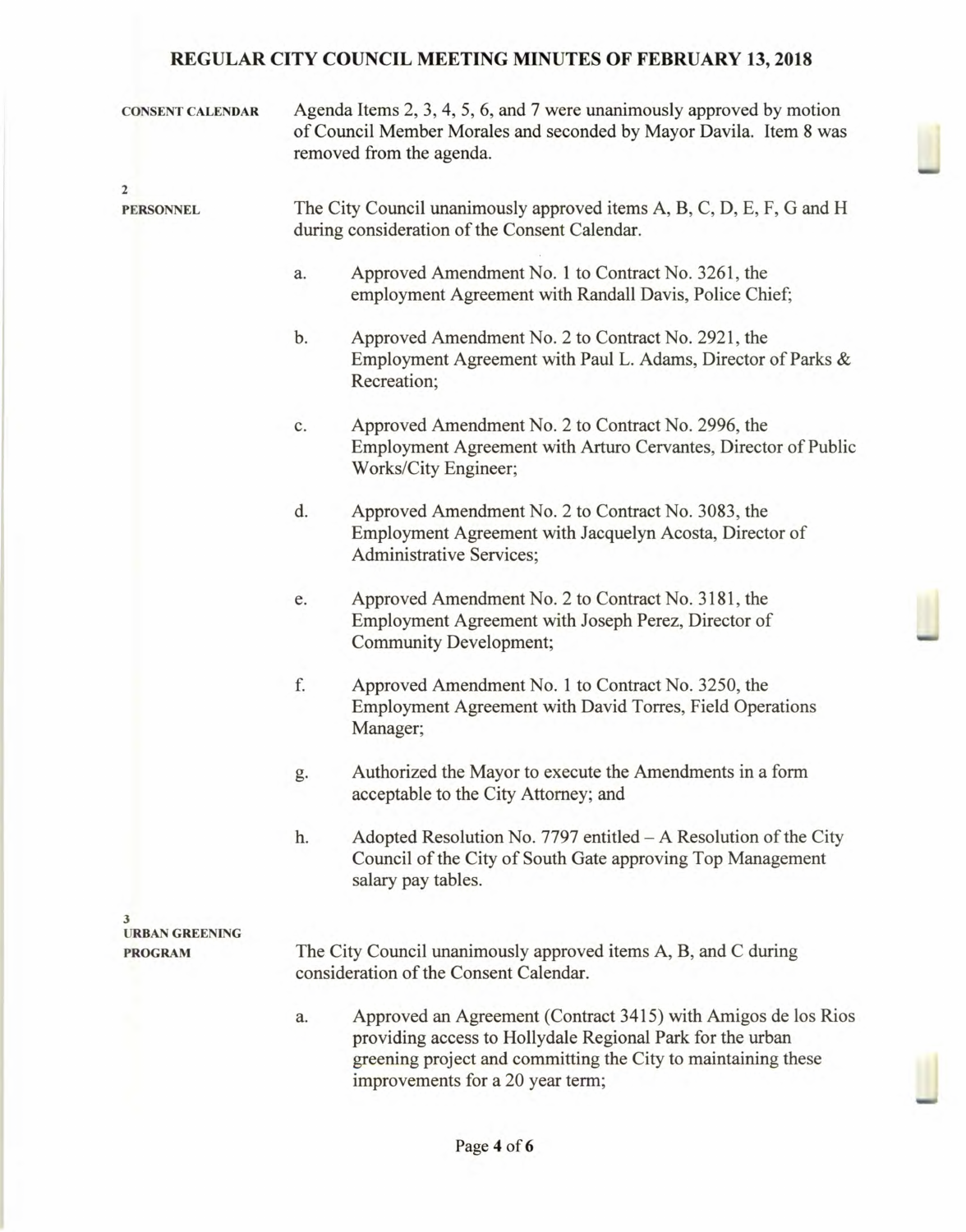| 3<br><b>URBAN GREENING</b> |            |                                                                                                                                                                                                                                                                                                                                                                                          |
|----------------------------|------------|------------------------------------------------------------------------------------------------------------------------------------------------------------------------------------------------------------------------------------------------------------------------------------------------------------------------------------------------------------------------------------------|
| PROGRAM CONT'D             | b.         | Authorized the Mayor to execute the Agreement in a form<br>acceptable to the City Attorney; and                                                                                                                                                                                                                                                                                          |
|                            | c.         | Designated the Director of Parks & Recreation (Director) or<br>his/her designee as the City's representative and authorize the<br>Director to execute any future agreements, documents or reports as<br>required for the implementation of this Agreement.                                                                                                                               |
| 4<br><b>WIRELESS</b>       |            |                                                                                                                                                                                                                                                                                                                                                                                          |
| <b>COMMUNICATION</b>       |            | The City Council unanimously approved items A, B, C, and D during<br>consideration of the Consent Calendar.                                                                                                                                                                                                                                                                              |
|                            | a.<br>way; | Approved a Master License Agreement (Contract 3416) with<br>Crown Castle NG West, LLC, to install, maintain and operate<br>small cell antennas on City-owned poles in the public right-of-                                                                                                                                                                                               |
|                            | b.         | Authorized the Mayor to execute the Master License Agreement in<br>a form acceptable to the City Attorney;                                                                                                                                                                                                                                                                               |
|                            | c.         | Authorized the City Manager and/or his designee to issue<br>individual Pole Licenses under the Master License Agreement for<br>City-owned poles in the public right-of-way; and                                                                                                                                                                                                          |
|                            | d.         | Directed the Director of Administrative Services to deposit the<br>revenue into the General Fund.                                                                                                                                                                                                                                                                                        |
| 5<br><b>METRO</b>          |            | The City Council unanimously approved items A and B during<br>consideration of the Consent Calendar.                                                                                                                                                                                                                                                                                     |
|                            | a.         | Approved Amendment No. 3 to Contract No. 3081 with Wilidan<br>Engineering increasing the scope of work for design services to<br>incorporate additional congestion relief and safety improvements<br>to the Firestone Boulevard Regional Corridor Capacity<br>Enhancements project, Alameda Street to Hunt Avenue, City<br>Project No. 476-TRF, in an amount not-to-exceed \$42,820; and |
|                            | b.         | Authorized the Mayor to execute Amendment No. 3 in a form<br>acceptable to the City Attorney.                                                                                                                                                                                                                                                                                            |
|                            |            |                                                                                                                                                                                                                                                                                                                                                                                          |

I